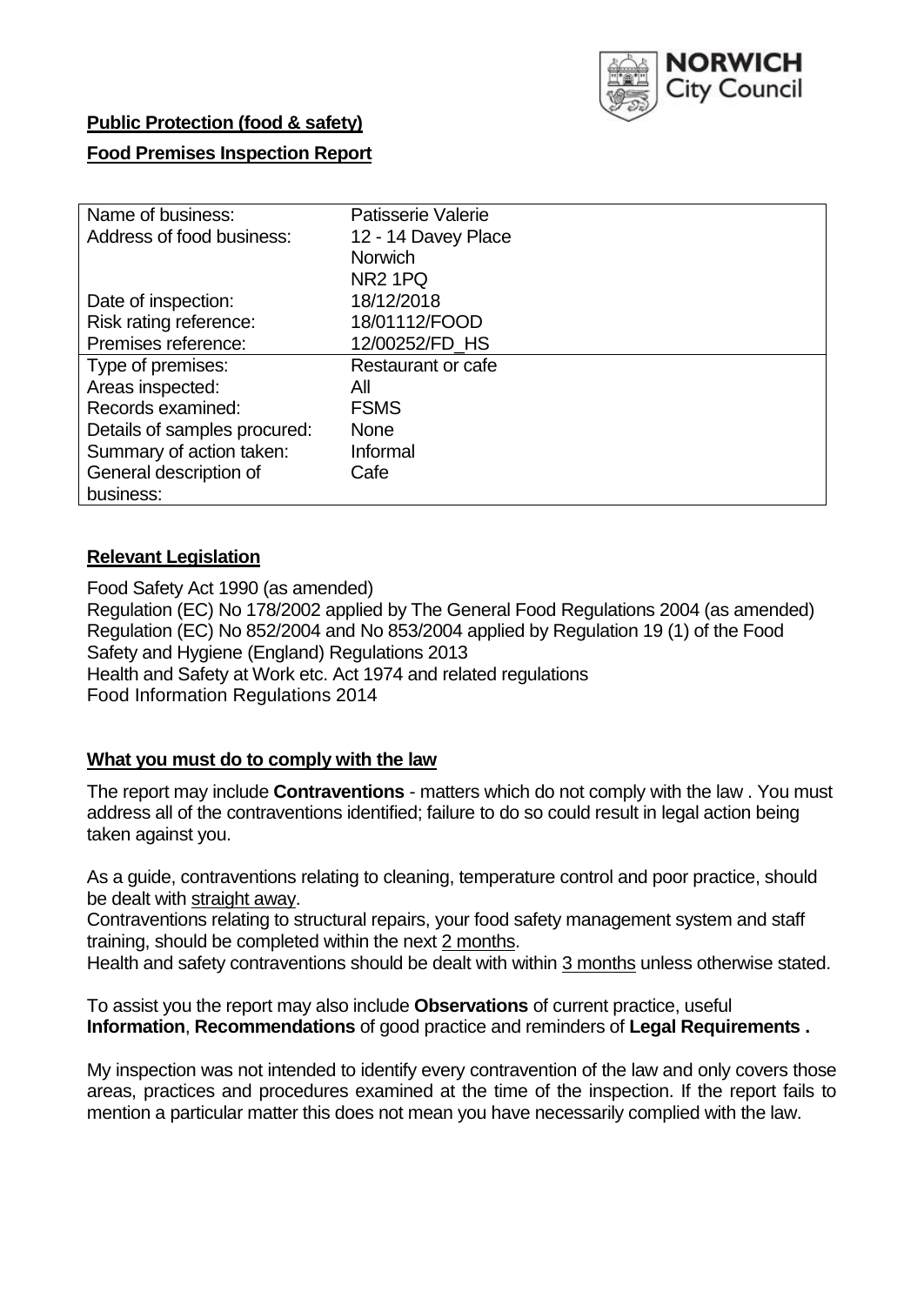# **FOOD SAFETY**

#### **How we calculate your Food Hygiene Rating:**

The food safety section has been divided into the three areas which you are scored against for the hygiene rating: 1. food hygiene and safety procedures, 2. structural requirements and 3. confidence in management/control procedures. Each section begins with a summary of what was observed and the score you have been given. Details of how these scores combine to produce your overall food hygiene rating are shown in the table.

| <b>Compliance Area</b>                     |          |    |           | <b>You Score</b> |                |    |           |    |          |  |  |
|--------------------------------------------|----------|----|-----------|------------------|----------------|----|-----------|----|----------|--|--|
| Food Hygiene and Safety                    |          |    |           | $\Omega$         | 5              | 10 | 15        | 20 | 25       |  |  |
| <b>Structure and Cleaning</b>              |          |    | $\Omega$  | 5                | 10             | 15 | 20        | 25 |          |  |  |
| Confidence in management & control systems |          |    | $\bf{0}$  | 5                | 10             | 15 | 20        | 30 |          |  |  |
|                                            |          |    |           |                  |                |    |           |    |          |  |  |
| <b>Your Total score</b>                    | $0 - 15$ | 20 | $25 - 30$ |                  | $35 - 40$      |    | $45 - 50$ |    | > 50     |  |  |
| <b>Your Worst score</b>                    | 5        | 10 | 10        |                  | 15             |    | 20        |    |          |  |  |
|                                            |          |    |           |                  |                |    |           |    |          |  |  |
| <b>Your Rating is</b>                      | 5        | 4  |           | 3                | $\overline{2}$ |    |           |    | $\Omega$ |  |  |

Your Food Hygiene Rating is 5 - a very good standard



## **1. Food Hygiene and Safety**

Food hygiene standards are high. You demonstrated a very good standard of compliance with legal requirements. You have safe food handling practices and procedures and all the necessary control measures to prevent cross-contamination are in place. Some minor contraventions require your attention. **(Score 5)**

### Contamination risks

**Contravention** The following exposed food to the general risk of cross-contamination with bacteria or allergens or its physical contamination with dirt or foreign objects:

- Unwashed salad and mushrooms were stored in the fridge next to bread. I was pleased to see that these were then separated in my presence..
- A dirty mop was stored too close to clean plates

**Legal Requirement** At all stages of production, processing and distribution, food must be protected from any contamination likely to render it unfit for human consumption, injurious to health or contaminated in such a way that it would be unreasonable to expect it to be consumed in that state.